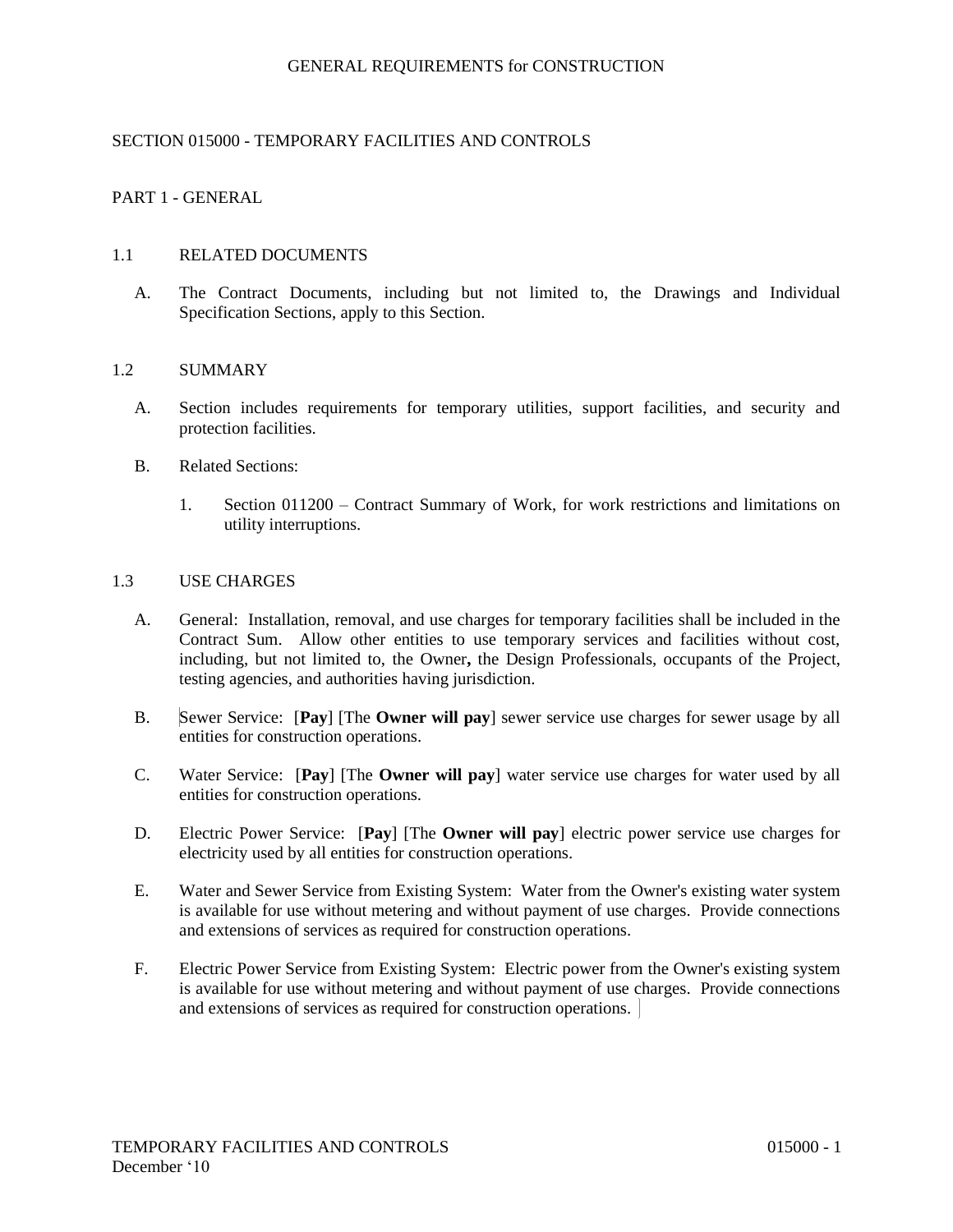#### 1.4 INFORMATIONAL SUBMITTALS

- A. Site Plan: Show temporary facilities, utility hookups, staging areas, and parking areas for construction personnel.
- B. Erosion and Sedimentation Control Plan: Show compliance with requirements of New York State Department of Environmental Conservation Stormwater General Permit or authorities having jurisdiction, whichever is more stringent.
- C. Moisture-Protection Plan: Describe procedures and controls for protecting materials and construction from water absorption and damage; including delivery, handling, and storage provisions for materials subject to water absorption or water damage, discarding water-damaged materials, protocols for mitigating water intrusion into completed Work, and replacing water damaged Work.
	- 1. Indicate sequencing of work that requires water, such as sprayed fire-resistive materials, plastering, and terrazzo grinding, and describe plans for dealing with water from these operations. Show procedures for verifying that wet construction has dried sufficiently to permit installation of finish materials.
- D. Dust-Control and HVAC-Control Plan: Submit coordination drawing and narrative that indicates the dust-control and HVAC-control measures proposed for use, proposed locations, and proposed time frame for their operation. Identify further options if proposed measures are later determined to be inadequate. Include the following:
	- 1. Locations of dust-control partitions at each phase of the work.
	- 2. HVAC system isolation schematic drawing.
	- 3. Location of proposed air filtration system discharge.
	- 4. Other dust-control measures.
	- 5. Waste management plan.

### 1.5 QUALITY ASSURANCE

- A. Electric Service: Comply with NECA, NEMA, and UL standards and regulations and requirements of authority having jurisdiction for temporary electric service. Install service to comply with NFPA 70.
- B. Tests and Inspections: Arrange for authorities having jurisdiction to test and inspect each temporary utility before use. Obtain required certifications and permits.
- C. Accessible Temporary Egress: Comply with applicable provisions in ADA-ABA Accessibility Guidelines and ANSI A117.1.

### 1.6 PROJECT CONDITIONS

A. Temporary Use of Permanent Facilities: Engage installer of each permanent service to assume responsibility for operation, maintenance, and protection of each permanent service during its use as a construction facility before the Owner's acceptance, regardless of previously assigned responsibilities.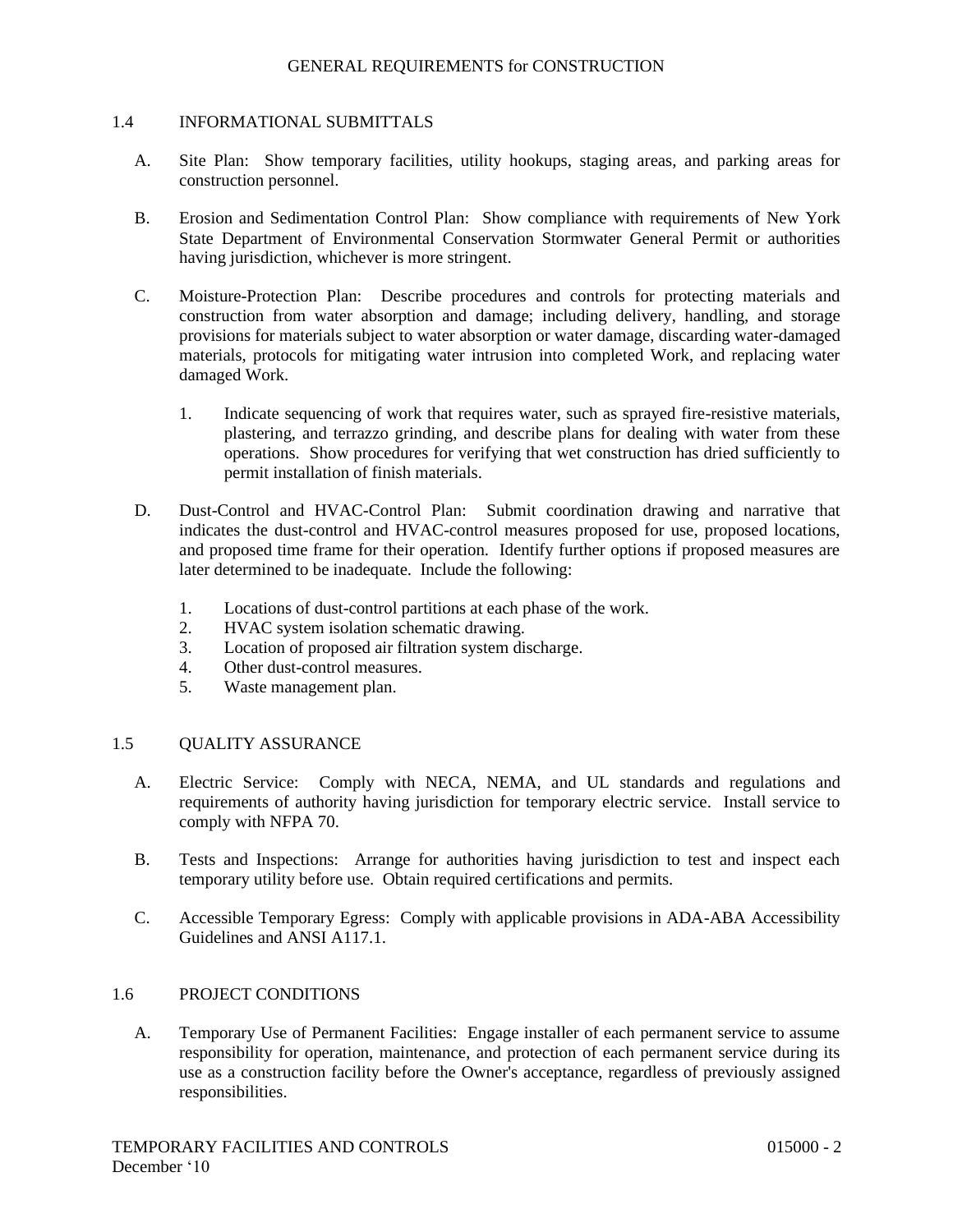### PART 2 - PRODUCTS

### 2.1 MATERIALS

- A. Chain-Link Fencing: Minimum 0.148-inch thick, galvanized steel, chain-link fabric fencing; minimum 8 feet high with galvanized steel pipe posts; minimum 2-3/8-inch OD line posts and 2-7/8-inch OD corner and pull posts[**, with 1-5/8-inch OD top rails**] [**, with galvanized barbed-wire top strand**].
- B. Portable Chain-Link Fencing: Minimum 0.148-inch thick, galvanized steel, chain-link fabric fencing; minimum 8 feet high with galvanized steel pipe posts; minimum 2-3/8-inch OD line posts and 2-7/8-inch OD corner and pull posts, with 1-5/8-inch OD top and bottom rails. Provide galvanized steel bases for supporting posts.
- C. Wood Enclosure Fence: Plywood, 8 feet high, framed with four 2-by-4-inch rails, with preservative-treated wood posts spaced not more than 8 feet apart.
- D. Polyethylene Sheet: Reinforced, fire-resistive sheet, 10 mils minimum thickness, with flamespread rating of 15 or less per ASTM E 84.
- E. Dust Control Adhesive-Surface Walk-off Mats: Provide mats minimum 36 by 60 inches.
- F. Insulation: Unfaced mineral-fiber blanket, manufactured from glass, slag wool, or rock wool; with maximum flame-spread and smoke-developed indexes of 25 and 50, respectively.

### 2.2 TEMPORARY FACILITIES

- A. Field Offices, General: Prefabricated or mobile units with serviceable finishes, temperature controls, and foundations adequate for normal loading.
- B. Owner's-Use Field Office: Of sufficient size to accommodate needs of the Owner and construction personnel office activities and to accommodate project meetings. Keep office clean and orderly. Furnish and equip offices as follows:
	- 1. Furniture required for the Project-site documents including file cabinets, plan tables, plan racks, and bookcases.
	- 2. Conference room of sufficient size to accommodate meetings of 2**0** individuals. Provide electrical power service and 120-V ac duplex receptacles, with not less than 1 receptacle on each wall. Furnish room with conference table, chairs, and 4-foot square tack and marker boards.
	- 3. Drinking water and private toilet.
	- 4. Heating and cooling equipment necessary to maintain a uniform indoor temperature of 68 to 72 deg F.
	- 5. Lighting fixtures capable of maintaining average illumination of 20 fc at desk height.
- C. Storage and Fabrication Sheds: Provide sheds sized, furnished, and equipped to accommodate materials and equipment for construction operations.
	- 1. Store combustible materials apart from building.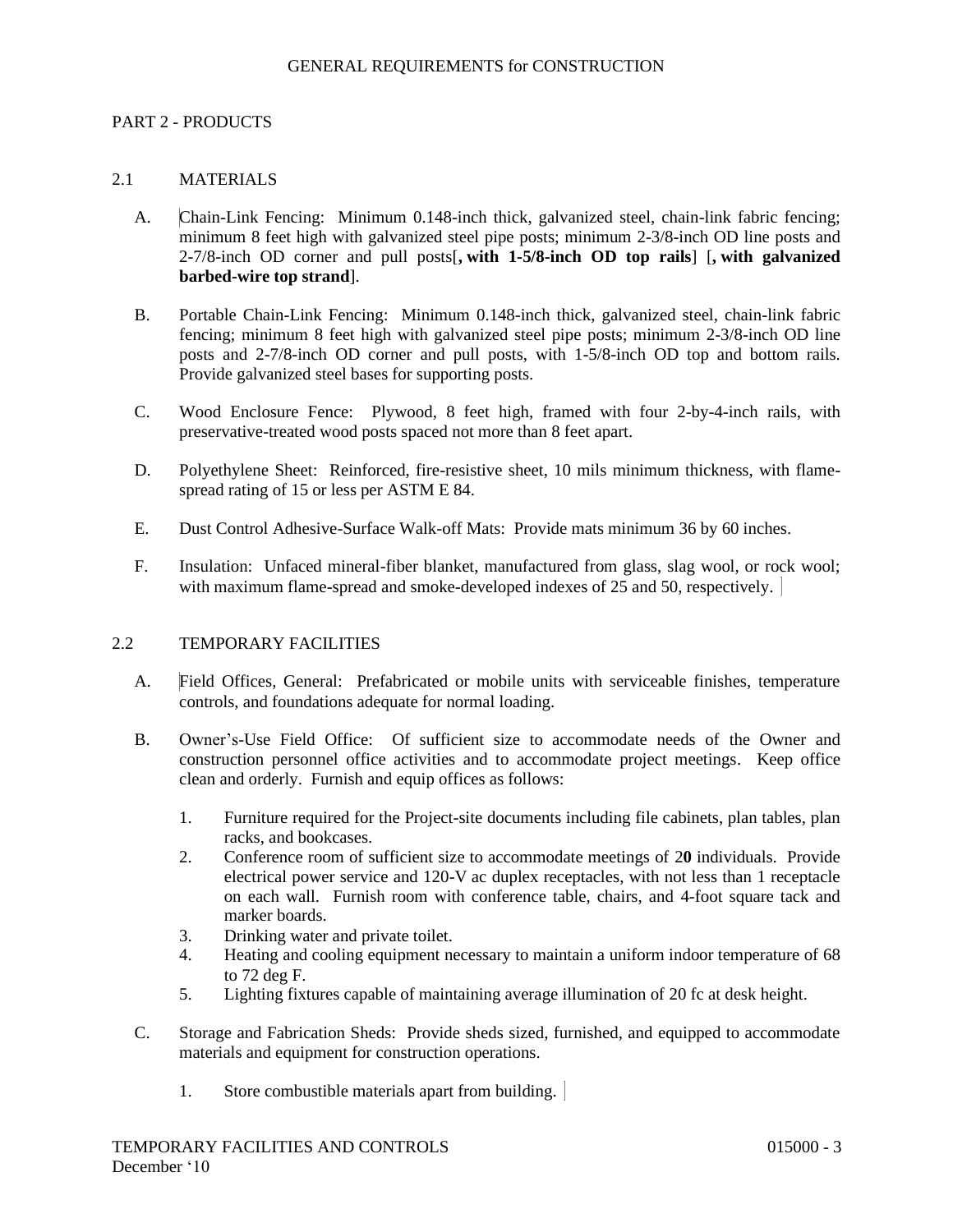### 2.3 EQUIPMENT

- A. Fire Extinguishers: Portable, UL rated; with class and extinguishing agent as required by locations and classes of fire exposures.
- B. HVAC Equipment: Unless the Owner authorizes use of permanent HVAC system, provide vented, self-contained, liquid-propane-gas or fuel-oil heaters with individual space thermostatic control.
	- 1. Use of gasoline-burning space heaters, open-flame heaters, or salamander-type heating units is prohibited.
	- 2. Heating Units: Listed and labeled for type of fuel being consumed, by a testing agency acceptable to authorities having jurisdiction, and marked for intended use.
	- 3. Permanent HVAC System: If the Owner authorizes use of permanent HVAC system for temporary use during construction, provide filter with MERV of 8 at each return air grille in system and remove at end of construction.

### PART 3 - EXECUTION

### 3.1 INSTALLATION, GENERAL

- A. Locate facilities where they will serve the Project adequately and result in minimum interference with performance of the Work. Relocate and modify facilities as required by progress of the Work.
- B. Provide each facility ready for use when needed to avoid delay. Do not remove until facilities are no longer needed or are replaced by authorized use of completed permanent facilities.

# 3.2 TEMPORARY UTILITY INSTALLATION

- A. General: Install temporary service or connect to existing service.
	- 1. Arrange with utility company, the Owner, and existing users for time when service can be interrupted, if necessary, to make connections for temporary services.
- B. Sewers and Drainage: Provide temporary utilities to remove effluent lawfully.
	- 1. Connect temporary sewers to municipal system as directed by authorities having jurisdiction. Obtain all required permits.
- C. Water Service: Install water service and distribution piping in sizes and pressures adequate for construction. Obtain all required permits.
- D. Water Service: Connect to the Owner's existing water service facilities. Clean and maintain water service facilities in a condition acceptable to the Owner. At Substantial Completion, restore these facilities to condition existing before initial use.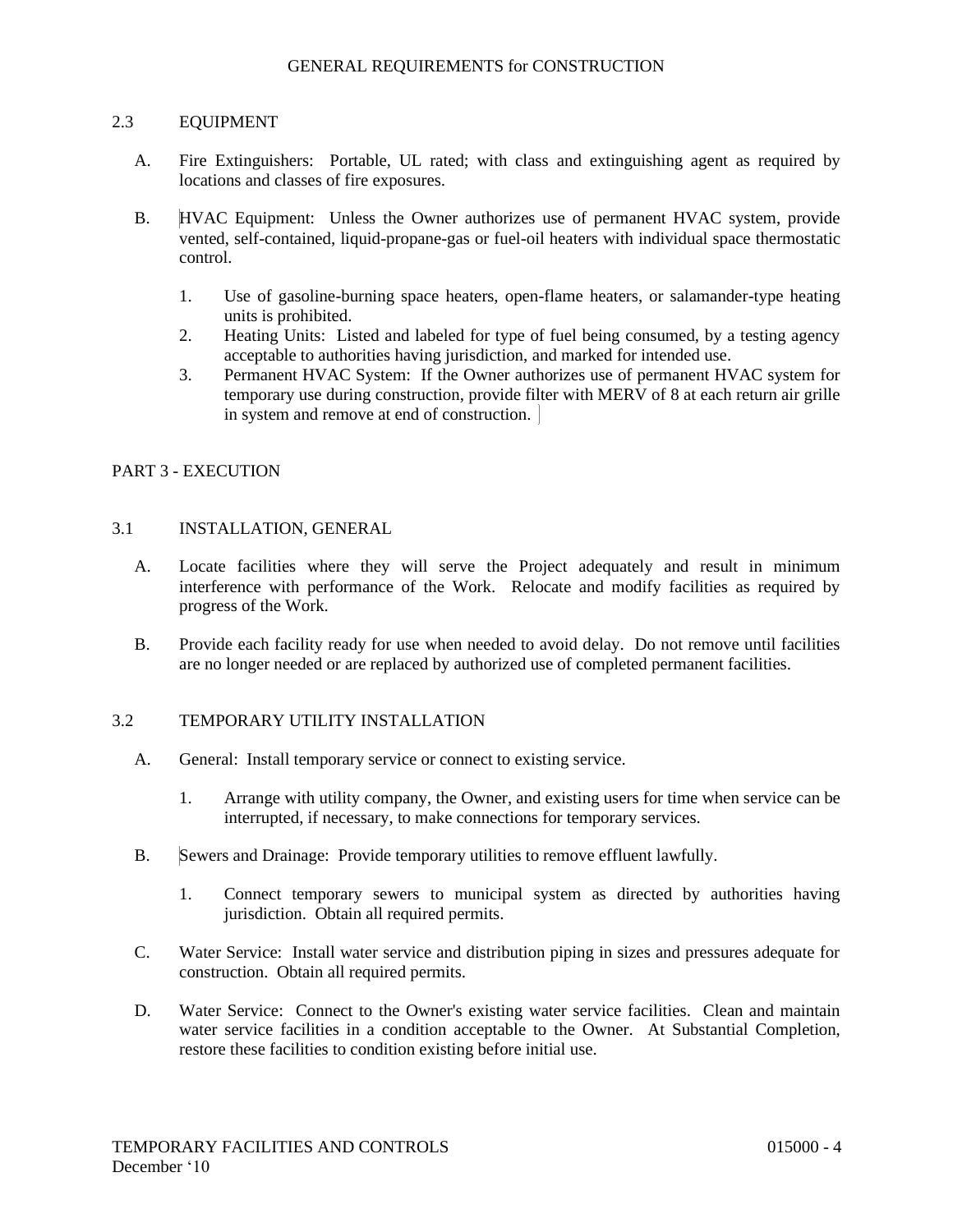- E. Sanitary Facilities: Provide temporary toilets, wash facilities, and drinking water for use of construction personnel. Comply with requirements of authorities having jurisdiction for type, number, location, operation, and maintenance of fixtures and facilities.
	- 1. Toilets: Use of the Owner's existing toilet facilities will be permitted, as long as facilities are cleaned and maintained in a condition acceptable to the Owner. At Substantial Completion, restore these facilities to condition existing before initial use.
- F. Heating and Cooling: Provide temporary heating and cooling required by construction activities for curing or drying of completed installations or for protecting installed construction from adverse effects of low temperatures or high humidity. Select equipment that will not have a harmful effect on completed installations or elements being installed.
- G. Isolation of Work Areas in Occupied Facilities: Prevent dust, fumes, and odors from entering occupied areas.
	- 1. Prior to commencing work, isolate the HVAC system in area where work is to be performed in accordance with approved coordination drawings.
		- a. Disconnect supply and return ductwork in work area from HVAC systems servicing occupied areas.
		- b. Maintain negative air pressure within work area using HEPA-equipped air filtration units, starting with commencement of temporary partition construction, and continuing until removal of temporary partitions is complete.
	- 2. Maintain dust partitions during the Work. Use vacuum collection attachments on dustproducing equipment. Isolate limited work within occupied areas using portable dust containment devices.
	- 3. Perform daily construction cleanup and final cleanup using approved, HEPA-filterequipped vacuum equipment.
- H. Ventilation and Humidity Control: Provide temporary ventilation required by construction activities for curing or drying of completed installations or for protecting installed construction from adverse effects of high humidity. Select equipment that will not have a harmful effect on completed installations or elements being installed. Coordinate ventilation requirements to produce ambient condition required and minimize energy consumption.
	- 1. Provide dehumidification systems to maintain the facilities between [**XX**] and [**XX**] RH when required to reduce substrate moisture levels to level required to allow installation or application of finishes.
- I. Electric Power Service: Connect to the Owner's existing electric power service. Maintain equipment in a condition acceptable to the Owner. Obtain all required permits.
- J. Electric Power Service: Provide electric power service and distribution system of sufficient size, number of phases, capacity, and power characteristics required for construction operations and testing of all installed equipment.
	- 1. Install electric power service [**overhead**] [**underground**], unless otherwise indicated.
	- 2. Connect temporary service to the Owner's existing power source, as directed by the Owner.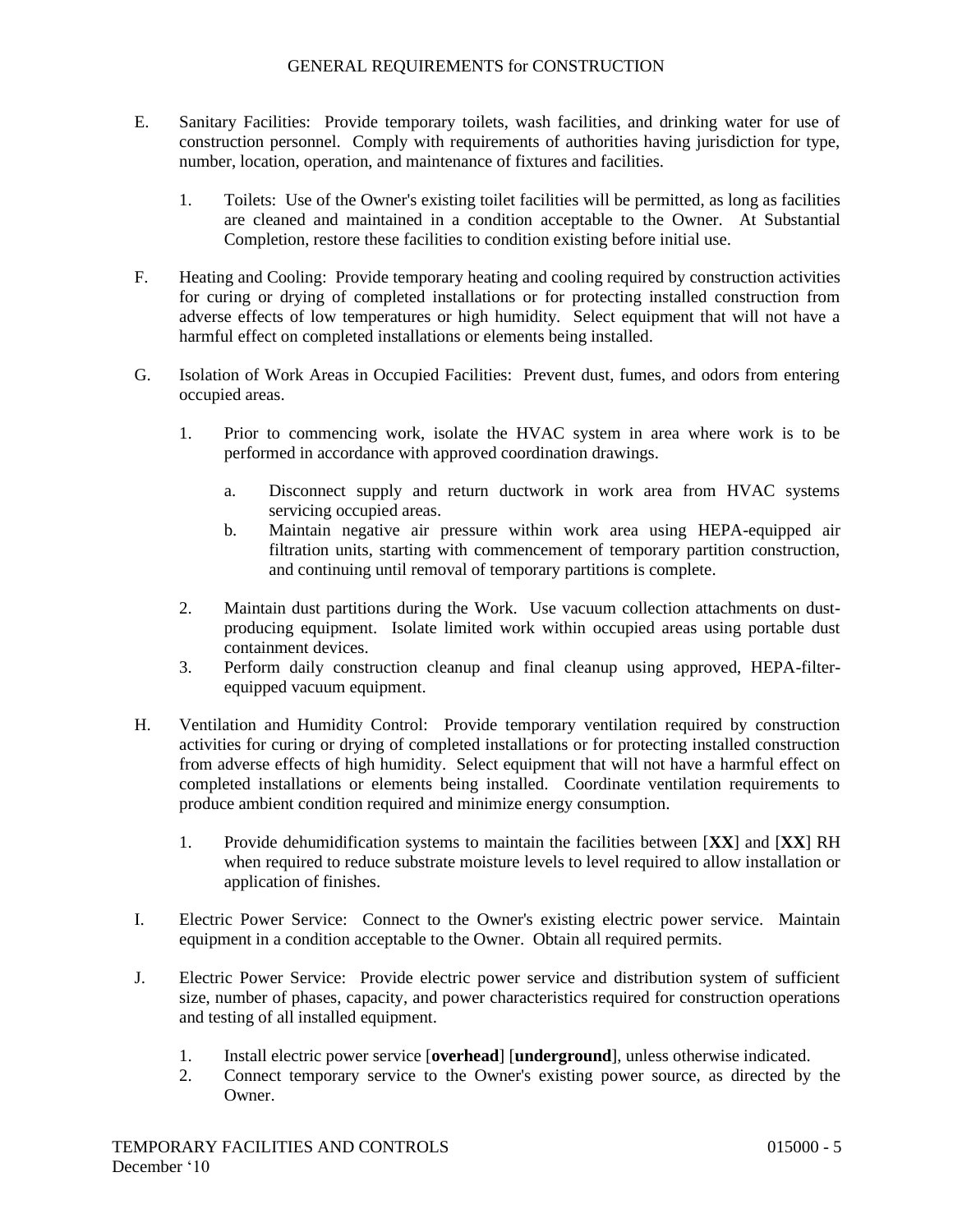- K. Lighting: Provide temporary lighting with local switching that provides adequate illumination for construction operations, observations, inspections, and traffic conditions.
	- 1. Install and operate temporary lighting that fulfills security and protection requirements without operating entire system.
	- 2. Install lighting for the Project identification sign.
- L. Telephone Service: Provide temporary telephone service in Owner's-use facilities for use by all construction personnel. Install two telephone lines for each field office.
	- 1. Provide additional telephone lines for the following:
		- a. Provide a dedicated telephone line for each facsimile machine in each field office.
	- 2. At each telephone, post a list of important telephone numbers.
		- a. Police and fire departments.
		- b. Ambulance service.
		- c. Contractor's home office.
		- d. Design Professional's office.
		- e. Testing Consultant's offices.
		- f. Owner's office.
		- g. Principal subcontractors' field and home offices.
	- 3. Provide superintendent with cellular telephone for use when away from field office.

# 3.3 SUPPORT FACILITIES INSTALLATION

- A. General: Comply with the following:
	- 1. Provide construction for temporary offices, shops, and sheds located within construction area or within 30 feet of building lines that is noncombustible according to ASTM E 136. Comply with NFPA 241.
	- 2. Maintain support facilities until Substantial Completion inspection date is scheduled. Remove before Substantial Completion. Personnel remaining after Substantial Completion will be permitted to use permanent facilities, under conditions acceptable to the Owner.
- B. Temporary Use of Permanent Roads and Paved Areas: Locate temporary roads and paved areas in same location as permanent roads and paved areas. Construct and maintain temporary roads and paved areas adequate for construction operations. Extend temporary roads and paved areas, within construction limits indicated, as necessary for construction operations.
	- 1. Coordinate elevations of temporary roads and paved areas with permanent roads and paved areas.
	- 2. Prepare subgrade and install subbase and base for temporary roads and paved areas specified in Individual Specification Sections.
	- 3. Delay installation of final course of permanent hot-mix asphalt pavement until immediately before Substantial Completion. Repair hot-mix asphalt base-course pavement before installation of final course.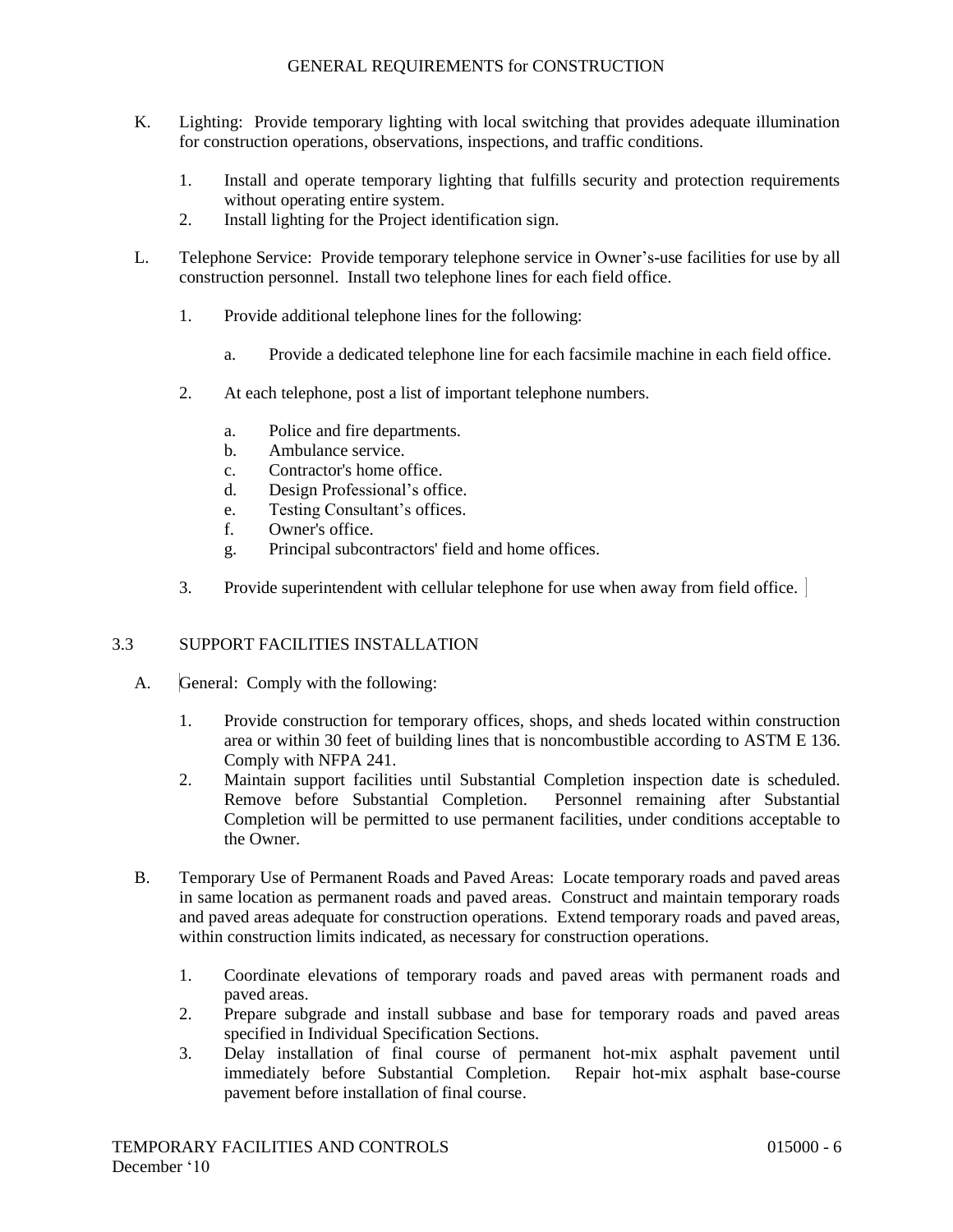- C. Traffic Controls: Comply with requirements of authorities having jurisdiction.
	- 1. Protect existing site improvements to remain including curbs, pavement, and utilities.
	- 2. Maintain access for fire-fighting equipment and access to fire hydrants.
- D. Parking: Provide temporary parking areas for construction personnel.
- E. Dewatering Facilities and Drains: Comply with requirements of authorities having jurisdiction. Maintain the Project site, excavations, and construction free of water.
	- 1. Dispose of rainwater in a lawful manner that will not result in flooding the Project or adjoining properties nor endanger permanent Work or temporary facilities.
	- 2. Remove snow and ice as required to minimize accumulations.
- F. Project Signs: Provide Project signs as indicated. Unauthorized signs are not permitted.
	- 1. Identification Signs: Provide Project identification signs as specified in the Contract Documents.
	- 2. Temporary Signs: Provide other signs as required to inform public and individuals seeking entrance to the Project.
		- a. Provide temporary, directional signs for construction personnel and visitors.
	- 3. Maintain and touchup signs so they are legible at all times.
- G. Waste Disposal Facilities: Provide waste-collection containers in sizes adequate to handle waste from construction operations. Comply with requirements of authorities having jurisdiction.
- H. Lifts and Hoists: Provide facilities necessary for hoisting materials and personnel.
	- 1. Truck cranes and similar devices used for hoisting materials are considered "tools and equipment" and not temporary facilities.
- I. Temporary Elevator Use: Use of elevators is not permitted.
- J. Existing Elevator Use: Use of the Owner's existing elevators will be permitted, provided elevators are cleaned and maintained in a condition acceptable to the Owner. At Substantial Completion, restore elevators to condition existing before initial use, including replacing worn cables, guide shoes, and similar items of limited life.
	- 1. Do not load elevators beyond their rated weight capacity.
	- 2. Provide protective coverings, barriers, devices, signs, or other procedures to protect elevator car and entrance doors and frame. If, despite such protection, elevators become damaged, engage elevator Installer to restore damaged work so no evidence remains of correction work. Return items that cannot be refinished in field to the shop, make required repairs and refinish entire unit, or provide new units as required.
- K. Temporary Stairs: Until permanent stairs are available, provide temporary stairs where ladders are not adequate.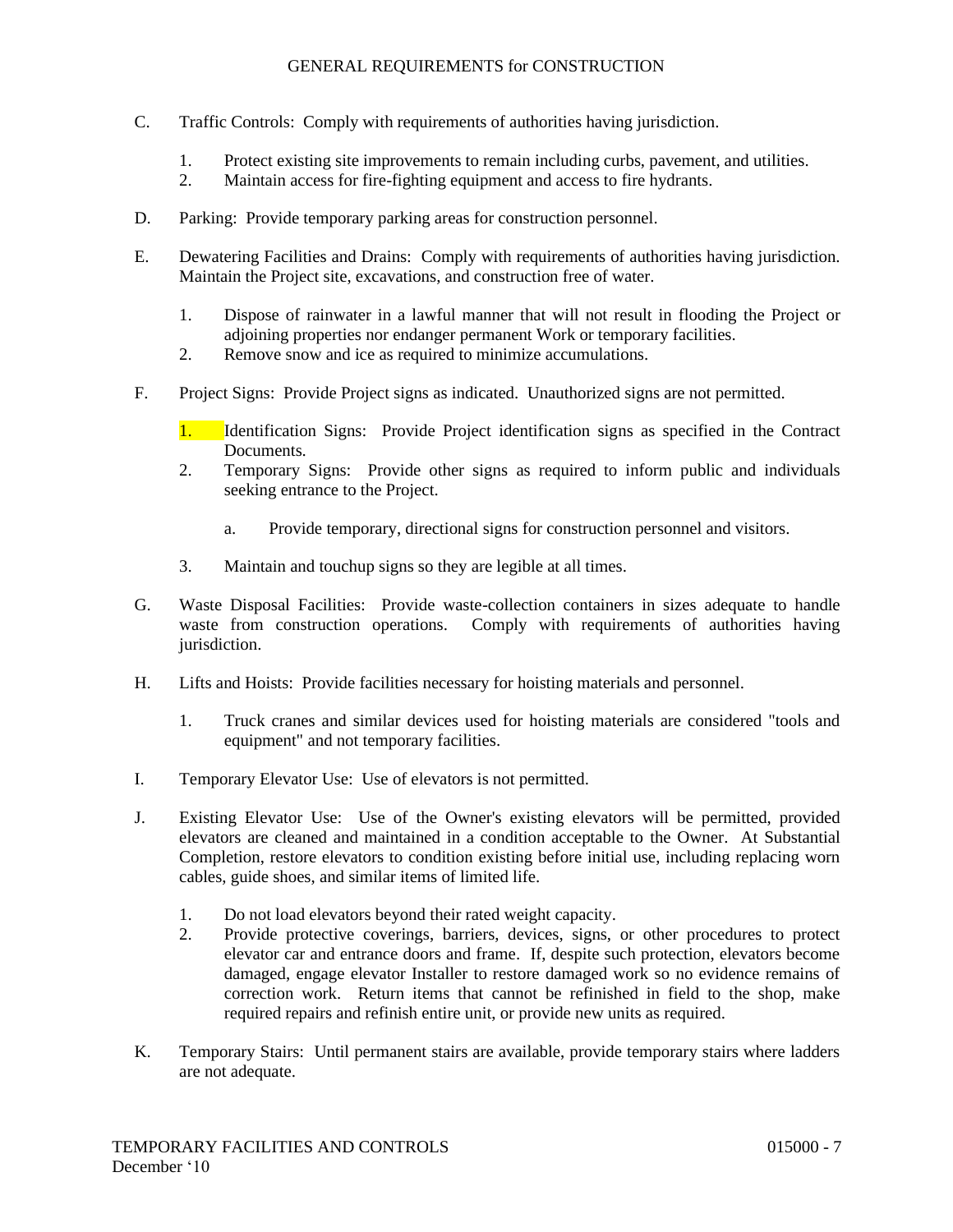- L. Existing Stair Usage: Use of the Owner's existing stairs will be permitted, provided stairs are cleaned and maintained in a condition acceptable to the Owner. At Substantial Completion, restore stairs to condition existing before initial use.
	- 1. Provide protective coverings, barriers, devices, signs, or other procedures to protect stairs and to maintain means of egress. If stairs become damaged, restore damaged areas so no evidence remains of correction work.
- M. Temporary Use of Permanent Stairs: Use of new stairs for construction traffic will be permitted, provided stairs are protected and finishes restored to new condition at time of Substantial Completion.

### 3.4 SECURITY AND PROTECTION FACILITIES INSTALLATION

- A. Environmental Protection: Provide protection, operate temporary facilities, and conduct construction as required to comply with environmental regulations and that minimize possible air, waterway, and subsoil contamination or pollution or other undesirable effects.
- B. Temporary Erosion and Sedimentation Control: Provide measures to prevent soil erosion and discharge of soil-bearing water runoff and airborne dust to undisturbed areas and to adjacent properties and walkways, according to authorities having jurisdiction.
	- 1. Verify that flows of water redirected from construction areas or generated by construction activity do not enter or cross tree- or plant- protection zones.
	- 2. Inspect, repair, and maintain erosion and sedimentation control measures during construction until permanent vegetation has been established.
	- 3. Clean, repair, and restore adjoining properties and roads affected by erosion and sedimentation from the project site during the course of the project.
	- 4. Remove erosion and sedimentation controls and restore and stabilize areas disturbed during removal.
- C. Stormwater Control: Comply with requirements of authorities having jurisdiction. Provide barriers in and around excavations and subgrade construction to prevent flooding by runoff of stormwater from heavy rains.
- D. Tree and Plant Protection: Install temporary fencing outside the drip line of trees to protect vegetation from damage from construction operations. Protect tree root systems from damage, flooding, and erosion.
- E. Site Enclosure Fence: Before construction operations begin furnish and install site enclosure fence in a manner that will prevent people and animals from easily entering site except by entrance gates.
	- 1. Extent of Fence: As required to enclose entire Project site or portion determined sufficient to accommodate construction operations.
	- 2. Maintain security by limiting number of keys and restricting distribution to authorized personnel. Furnish one set of keys to the Owner.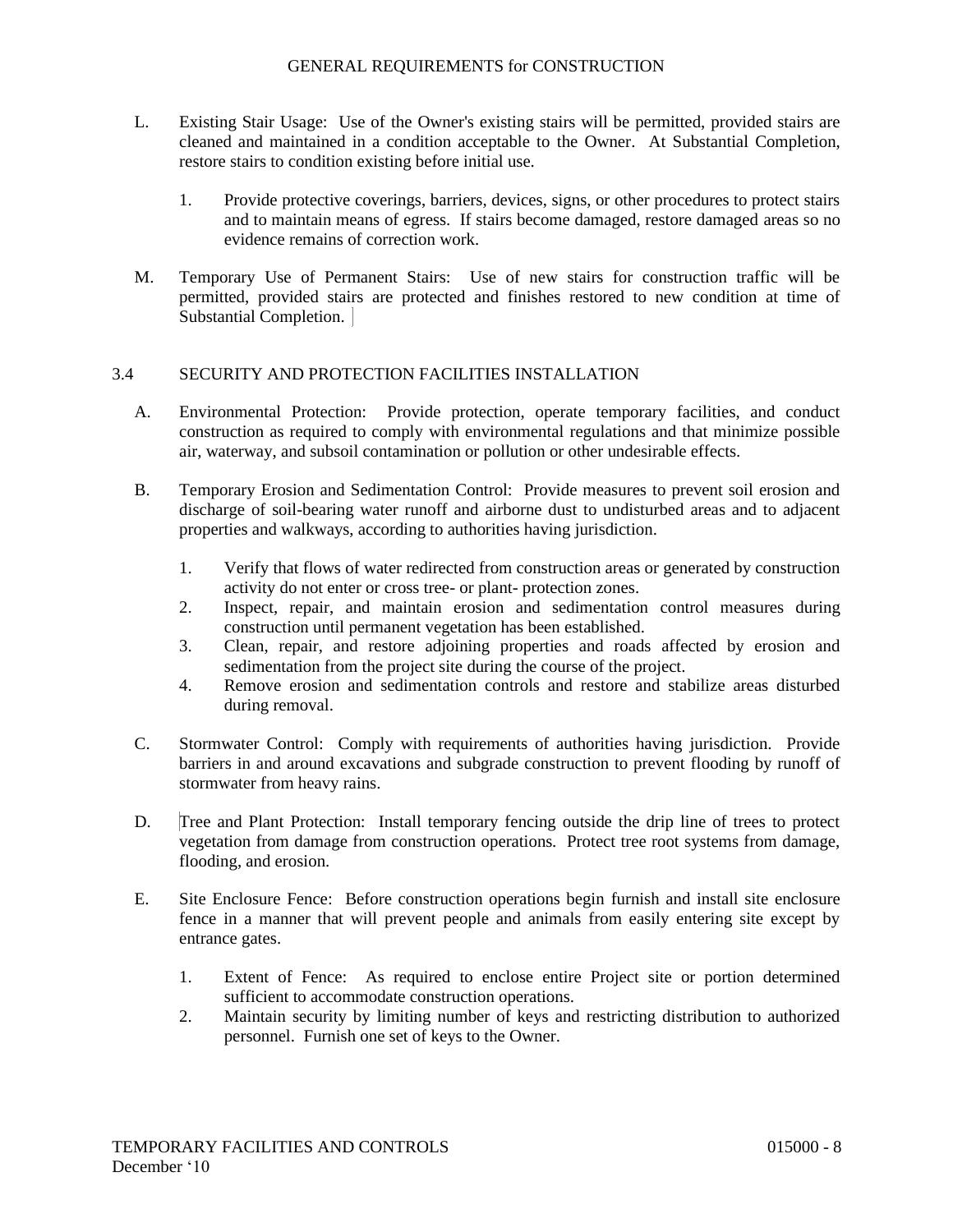- F. Security Enclosure and Lockup: Install temporary enclosure around partially completed areas of construction. Provide lockable entrances to prevent unauthorized entrance, vandalism, theft, and similar violations of security. Lock entrances at end of each work day.
- G. Barricades, Warning Signs, and Lights: Comply with requirements of authorities having jurisdiction for erecting structurally adequate barricades, including warning signs and lighting.
- H. Temporary Egress: Maintain temporary egress from existing occupied facilities as indicated and as required by authorities having jurisdiction.
- I. Covered Walkway: Erect protective, covered walkway for passage of individuals through or adjacent to Project site. Coordinate with entrance gates, other facilities, and obstructions. Comply with regulations of authorities having jurisdiction.
	- 1. Construct covered walkways using scaffold or shoring framing.
	- 2. Provide overhead decking, protective enclosure walls, handrails, barricades, warning signs, exit signs, lights, safe and well-drained walkways, and similar provisions for protection and safe passage.
	- 3. Paint and maintain appearance of walkway for duration of the Work.
- J. Temporary Enclosures: Provide temporary enclosures for protection of construction, in progress and completed, from exposure, foul weather, other construction operations, and similar activities. Provide temporary weathertight enclosure for building exterior.
	- 1. Where heating or cooling is needed and permanent enclosure is not complete, insulate temporary enclosures.
- K. Temporary Partitions: Provide floor-to-ceiling dustproof partitions to limit dust and dirt migration and to separate areas occupied by the Owner from fumes and noise.
	- 1. Construct dustproof partitions with fire rated gypsum wallboard with joints taped on occupied side, and fire-retardant plywood on construction operations side.
	- 2. Where fire-resistance-rated temporary partitions are required by authorities having jurisdiction, construct partitions according to the rated assemblies.
	- 3. Insulate partitions to control noise transmission to occupied areas.
	- 4. Seal joints and perimeter. Equip partitions with gasketed dustproof doors and security locks where openings are required.
	- 5. Protect air-handling equipment.
	- 6. Provide walk-off mats at each entrance through temporary partition.
- L. Fire Safety During Construction: Comply with all requirements identified herein as well as the more stringent requirements of the applicable codes (New York State Building and Fire Codes or New York City Building and Fire Codes).
	- 1. No smoking: Smoking shall be prohibited throughout the project/construction site. "No Smoking" signs shall be conspicuously posted at all entrances and throughout the site.
	- 2. The Contractor shall designate a Fire Prevention Program Superintendent/ Fire Safety Manager who shall be responsible for all fire safety efforts until completion and acceptance of the Work described in the Contract Documents that include but are not limited to the following: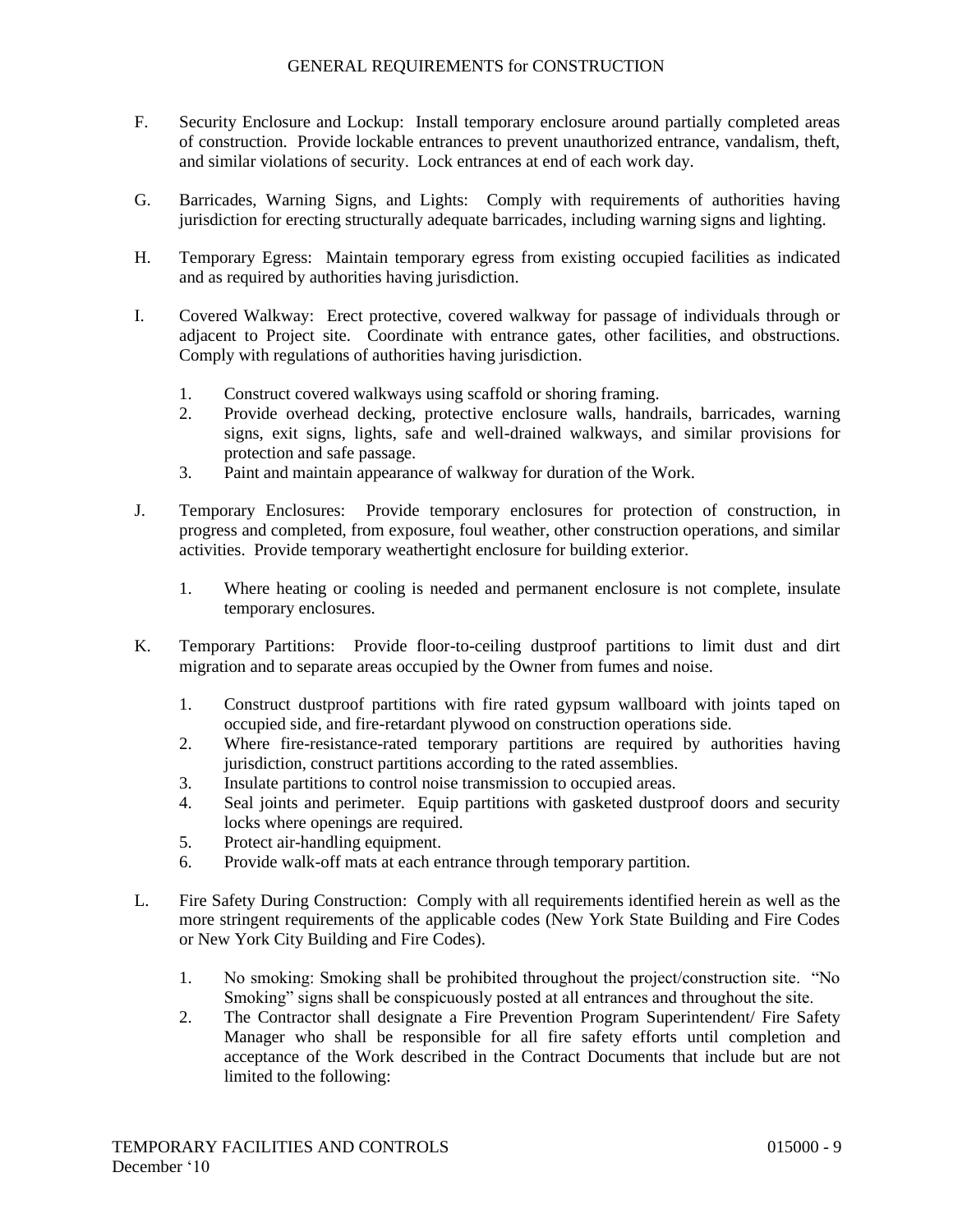- a. Prefire Plans. Develop in cooperation with the local Fire Chief and Fire Code Official. Any changes affecting the utilization of information contained in the plan shall result in notification to the local Fire Chief and Fire Code Official.
- b. Training. Job site personnel shall be trained in fire safety practices and procedures and the proper use of fire protection equipment, including hand-held fire extinguishers, hose lines, fire alarm and sprinkler systems.
- c. Fire Protection Devices. Fire protection and detection equipment shall be maintained and serviced.
- d. Hot Work Operations. Welding, cutting, open torches, torch-applied roof system activities, and other hot work operations shall be conducted under a permit system. A fire watch and fire extinguishers shall be provided.
- e. Impairment of Fire Protection Systems. Coordinate planned, emergency or accidental impairments of fire protection systems to include tagging of impaired systems and notification of Fire Department, Alarm Company, Building Owner/Operator, and Contractors.
- f. Temporary Covering of Fire Protection Devices. Coverings placed on or over fire protection devices for protection from damage shall be immediately removed upon the completion of the Work in the room or area in which the devices are installed.
- 3. Provide readily accessible telephone service for fire calls at a location or locations approved by the Owner.
	- a. The Contractor shall pay all costs thereof until completion and acceptance of the Work or as otherwise directed by the Owner.
	- b. Provide/post the street address of the construction site and the emergency telephone number of the Fire Department adjacent to the telephone.
- 4. Provide or maintain a Temporary or Permanent Standpipe system for Fire Department use in accordance with the following:
	- a. Buildings subject to the New York State Building Code: In buildings that require a standpipe system, such standpipe shall be installed when the progress of construction reaches a height of 40 feet.
	- b. Buildings subject to the New York City Building Code: In buildings that require a standpipe system, such standpipe shall be installed when the progress of construction reaches a height of 75 feet. The standpipe shall be equipped with an air pressurized alarm system.
	- c. Buildings being demolished: An existing standpipe system shall be maintained in operation on all floors, starting one floor directly below the floor being demolished. The existing standpipe can be converted to a dry standpipe if freezing conditions exist.

# 3.5 MOISTURE AND MOLD CONTROL

- A. Contractor's Moisture-Protection Plan: Avoid trapping water in finished work. Document visible signs of mold that may appear during construction.
- B. Exposed Construction Phase: Before installation of weather barriers, when materials are subject to wetting and exposure and to airborne mold spores, protect as follows: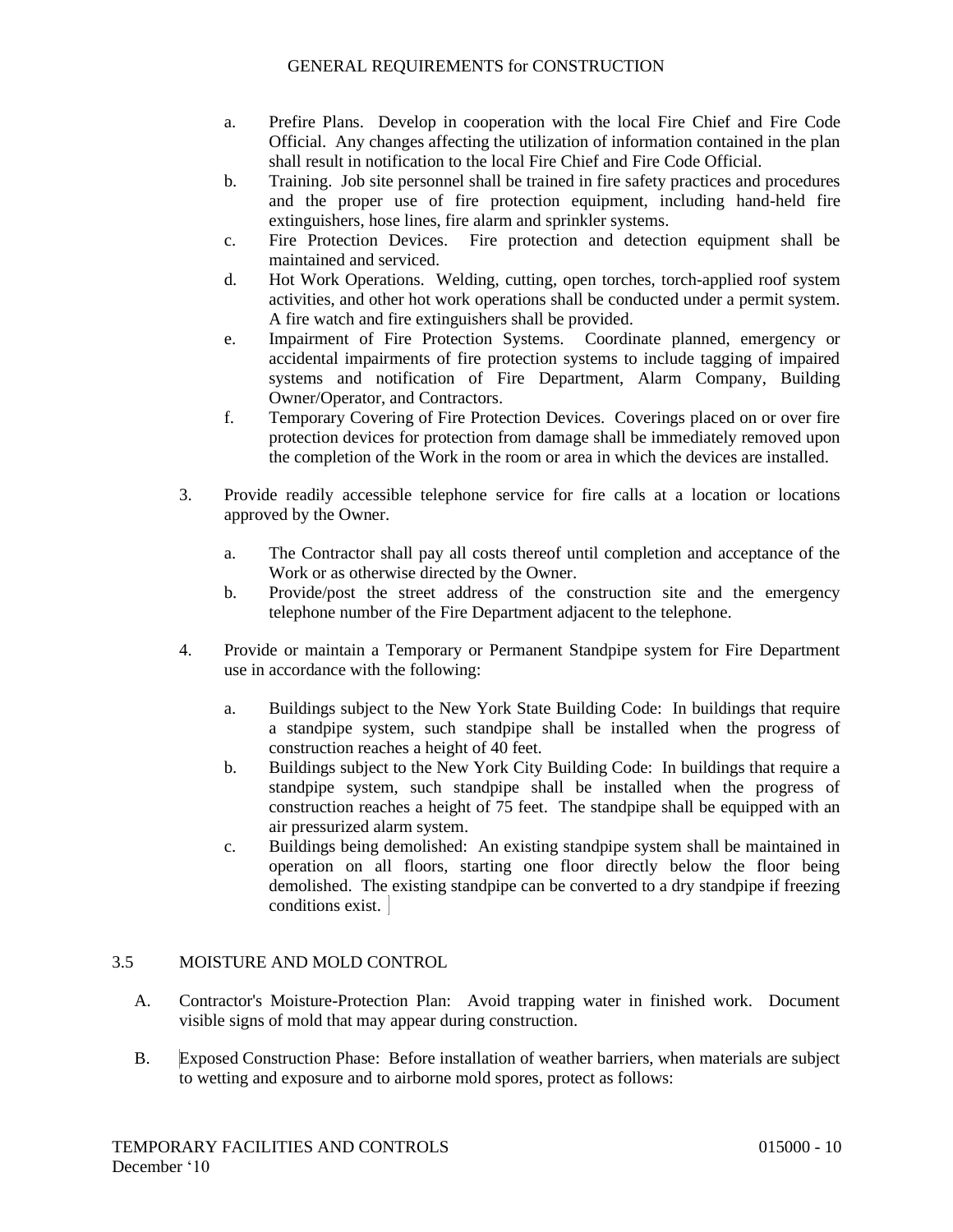- 1. Protect porous materials from water damage.
- 2. Protect stored and installed material from flowing or standing water.
- 3. Keep porous and organic materials from coming into prolonged contact with concrete.
- 4. Remove standing water from decks.
- 5. Keep deck openings covered or dammed.
- C. Partially Enclosed Construction Phase: After installation of weather barriers but before full enclosure and conditioning of building, when installed materials are still subject to infiltration of moisture and ambient mold spores, protect as follows:
	- 1. Do not load or install drywall or other porous materials or components, or items with high organic content, into partially enclosed building.
	- 2. Keep interior spaces reasonably clean and protected from water damage.
	- 3. Periodically collect and remove waste containing cellulose or other organic matter.
	- 4. Discard or replace water-damaged material.
	- 5. Do not install material that is wet.
	- 6. Discard, replace or clean stored or installed material that begins to grow mold.
	- 7. Perform work in a sequence that allows any wet materials adequate time to dry before enclosing the material in drywall or other interior finishes.
- D. Controlled Construction Phase of Construction: After completing and sealing of the building enclosure but prior to the full operation of permanent HVAC systems, maintain as follows:
	- 1. Control moisture and humidity inside building by maintaining effective dry-in conditions.
	- 2. Use permanent HVAC system to control humidity.
	- 3. Comply with manufacturer's written instructions for temperature, relative humidity, and exposure to water limits.
		- a. Hygroscopic materials that may support mold growth, including wood and gypsum-based products, that become wet during the course of construction and remain wet for 48 hours are considered defective.
		- b. Measure moisture content of materials that have been exposed to moisture during construction operations or after installation. Record daily readings over a fortyeight hour period. Identify materials containing moisture levels higher than allowed. Report findings in writing to the Design Professional.
		- c. Remove materials that can not be completely restored to their manufactured moisture level within 48 hours.

# 3.6 OPERATION, TERMINATION, AND REMOVAL

- A. Supervision: Enforce strict discipline in use of temporary facilities. To minimize waste and abuse, limit availability of temporary facilities to essential and intended uses.
- B. Maintenance: Maintain facilities in good operating condition until removal.
	- 1. Maintain operation of temporary enclosures, heating, cooling, humidity control, ventilation, and similar facilities on a 24-hour basis where required to achieve indicated results and to avoid possibility of damage.